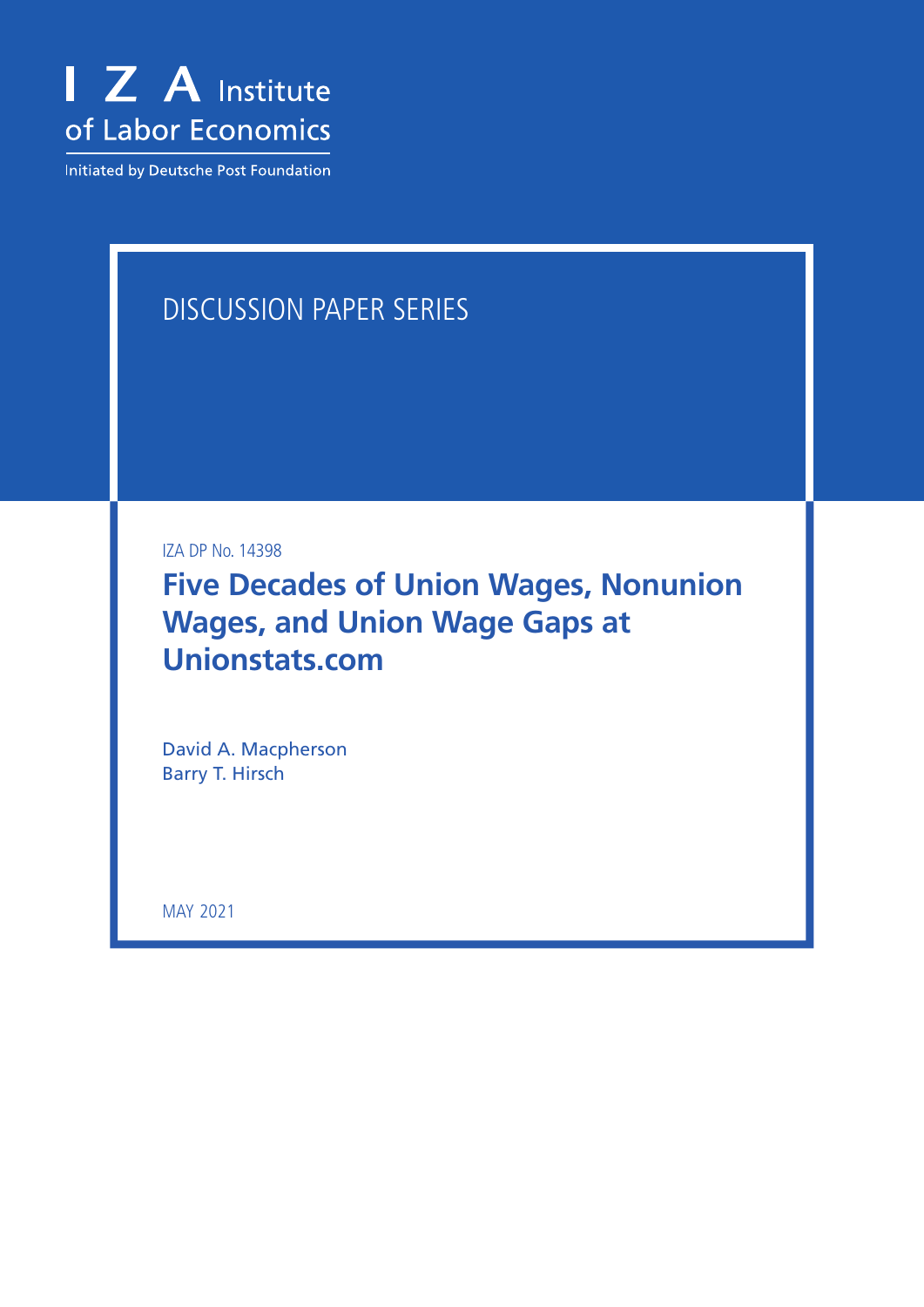

Initiated by Deutsche Post Foundation

## DISCUSSION PAPER SERIES

IZA DP No. 14398

## **Five Decades of Union Wages, Nonunion Wages, and Union Wage Gaps at Unionstats.com**

### **David A. Macpherson** *Trinity University and IZA*

**Barry T. Hirsch** *Georgia State University and IZA*

MAY 2021

Any opinions expressed in this paper are those of the author(s) and not those of IZA. Research published in this series may include views on policy, but IZA takes no institutional policy positions. The IZA research network is committed to the IZA Guiding Principles of Research Integrity.

The IZA Institute of Labor Economics is an independent economic research institute that conducts research in labor economics and offers evidence-based policy advice on labor market issues. Supported by the Deutsche Post Foundation, IZA runs the world's largest network of economists, whose research aims to provide answers to the global labor market challenges of our time. Our key objective is to build bridges between academic research, policymakers and society.

IZA Discussion Papers often represent preliminary work and are circulated to encourage discussion. Citation of such a paper should account for its provisional character. A revised version may be available directly from the author.

| IZA - Institute of Labor Economics                 |                                                      |             |  |  |
|----------------------------------------------------|------------------------------------------------------|-------------|--|--|
| Schaumburg-Lippe-Straße 5–9<br>53113 Bonn, Germany | Phone: +49-228-3894-0<br>Email: publications@iza.org | www.iza.org |  |  |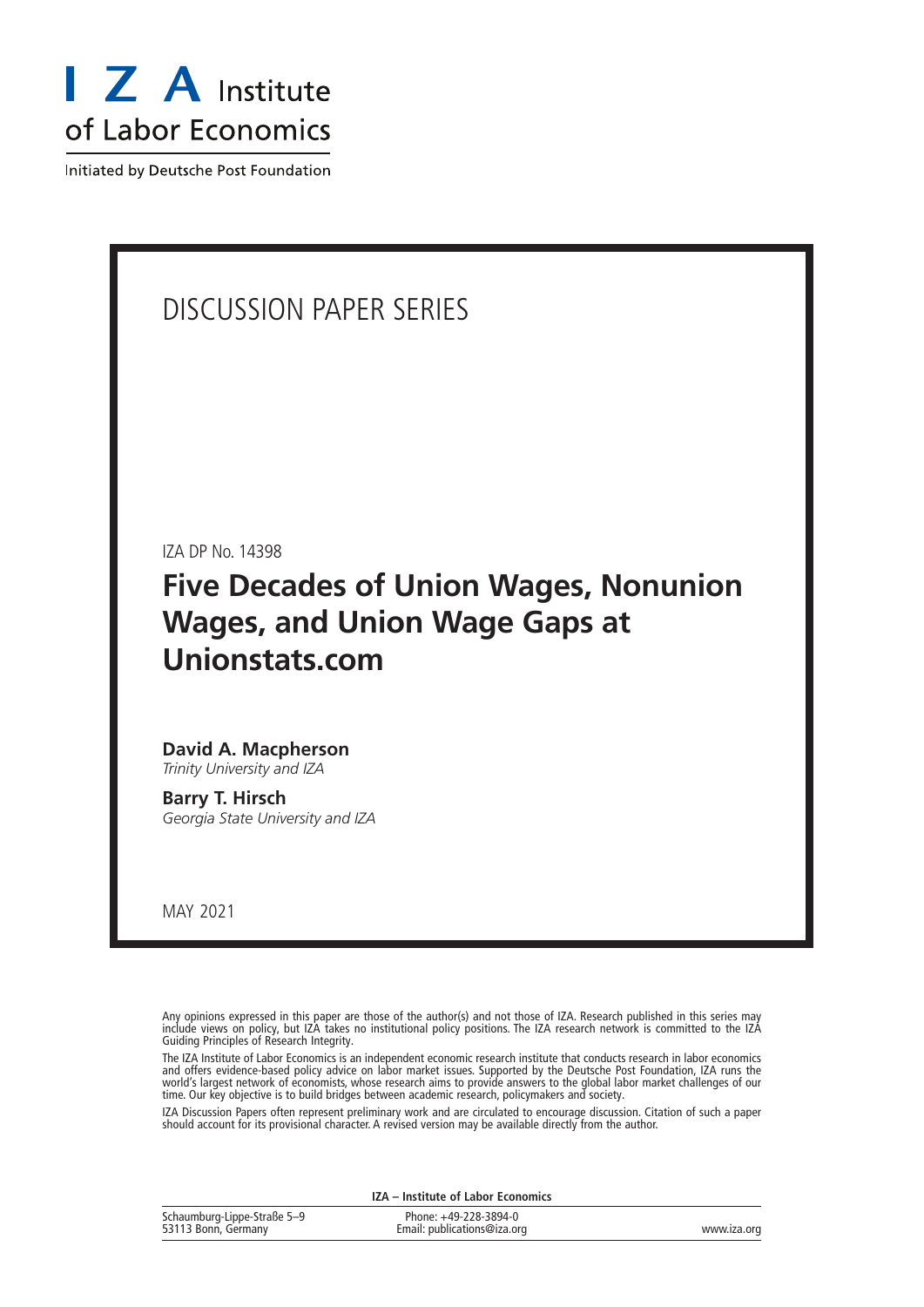## ABSTRACT

# **Five Decades of Union Wages, Nonunion Wages, and Union Wage Gaps at Unionstats.com**

Union, nonunion, and overall wages, plus regression-based union wage gap estimates, are provided annually, beginning in 1973 using the Current Population Surveys (CPS). The estimates are presented economy-wide by demographics and sectors (private/public, industries). Union wage gaps are higher in the private than in the public sector, higher for men than women, roughly similar for black and white men, and much higher for black than for white women. We estimate mean weekly earnings above CPS topcodes by gender and year, assuming a Pareto distribution in the right tail of the distribution. The database is online and will be updated annually.

| <b>JEL Classification:</b> | J31, J51, C81                           |
|----------------------------|-----------------------------------------|
| Keywords:                  | union wage gaps, earnings, CPS topcodes |

## **Corresponding author:**

Barry T. Hirsch Department of Economics Andrew Young School of Policy Studies Georgia State University Atlanta, GA 30302-3992 USA E-mail: bhirsch@gsu.edu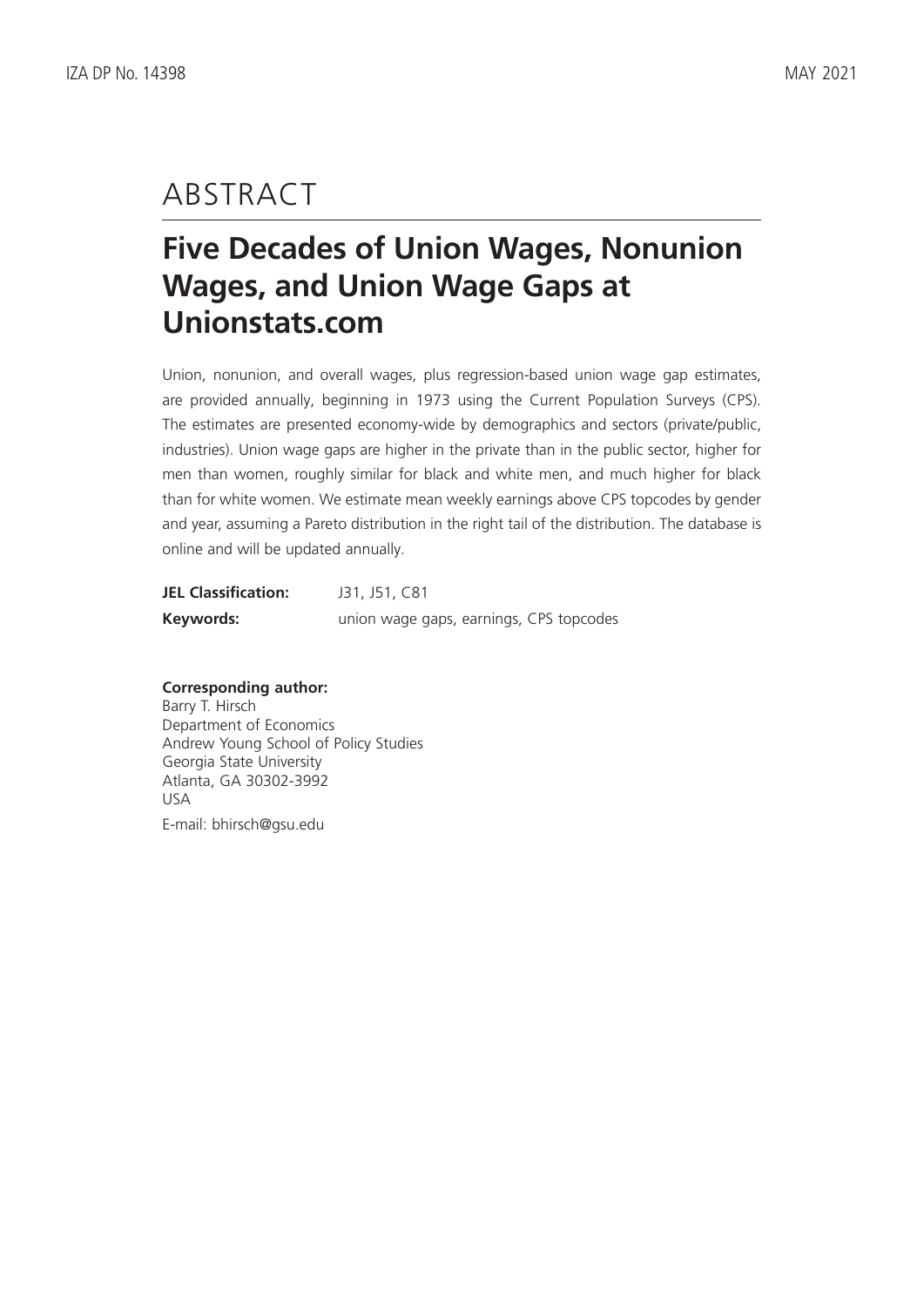There is a rich body of work in labor economics estimating wage differences between union and nonunion workers in the U.S. The literature on union wage differentials is based heavily on the work of H. Gregg Lewis (1963, 1986), who provided terminology distinguishing union "gap" and "gain" differentials. Gap estimates measure wage differences for "similar" union and nonunion workers and jobs. These wage gap measures are typically obtained from semilog wage equation estimates based on human capital theory (Mincer 1974). Such equations have been widely used and found to be empirically robust (Heckman and Polachek 1974).

In contrast to union wage gaps, wage gains reflect the impact of an economy's union density level (i.e., percent union) on wage levels for both union and nonunion workers. Empirical studies on wage gains typically find that wages increase both for union and nonunion workers with respect to union densities in workers' industries (e.g., Freeman and Medoff 1981) and labor markets proxied by metro areas (e.g., Holzer 1982). Lewis (1986) was skeptical of such studies, concerned that union density measures may be correlated with wage determinants independent of union effects.

Our primary focus is the estimation of union wage gaps in the U.S. among worker types and job sectors over time. Recent studies have provided union wage gap estimates from early time periods. Callaway and Collins (2018) provide union gap estimates from several large U.S. cities around 1950, a period at which unionization was at its peak.<sup>1</sup> The union wage gap estimates found by Callaway and Collins are somewhat lower than those seen subsequently in the CPS, which began in 1973. As compared to the Callaway and Collins 1950 data, our CPS estimates reflect a more educated and more representative U.S. labor force. Not coincidentally, the authors note that the 1950s was a period with perhaps the lowest-ever inequality in the U.S. More recently, Farber et al. (2021) have accessed an unusually large microdata set of adults ( $N \approx$ 980,000) from Gallup that includes union membership and income measures for surveys over the period 1936-1986. Consistent with contemporary estimates of union wage gaps from the CPS, Farber et al. find union-nonunion family income gaps in the Gallup data ranging between 10 and 20 percent.

<sup>&</sup>lt;sup>1</sup> Troy and Sheflin (1985) provide estimates of union density in the private sector from 1929 through 1983, finding peak union density of 35.7 percent in 1953.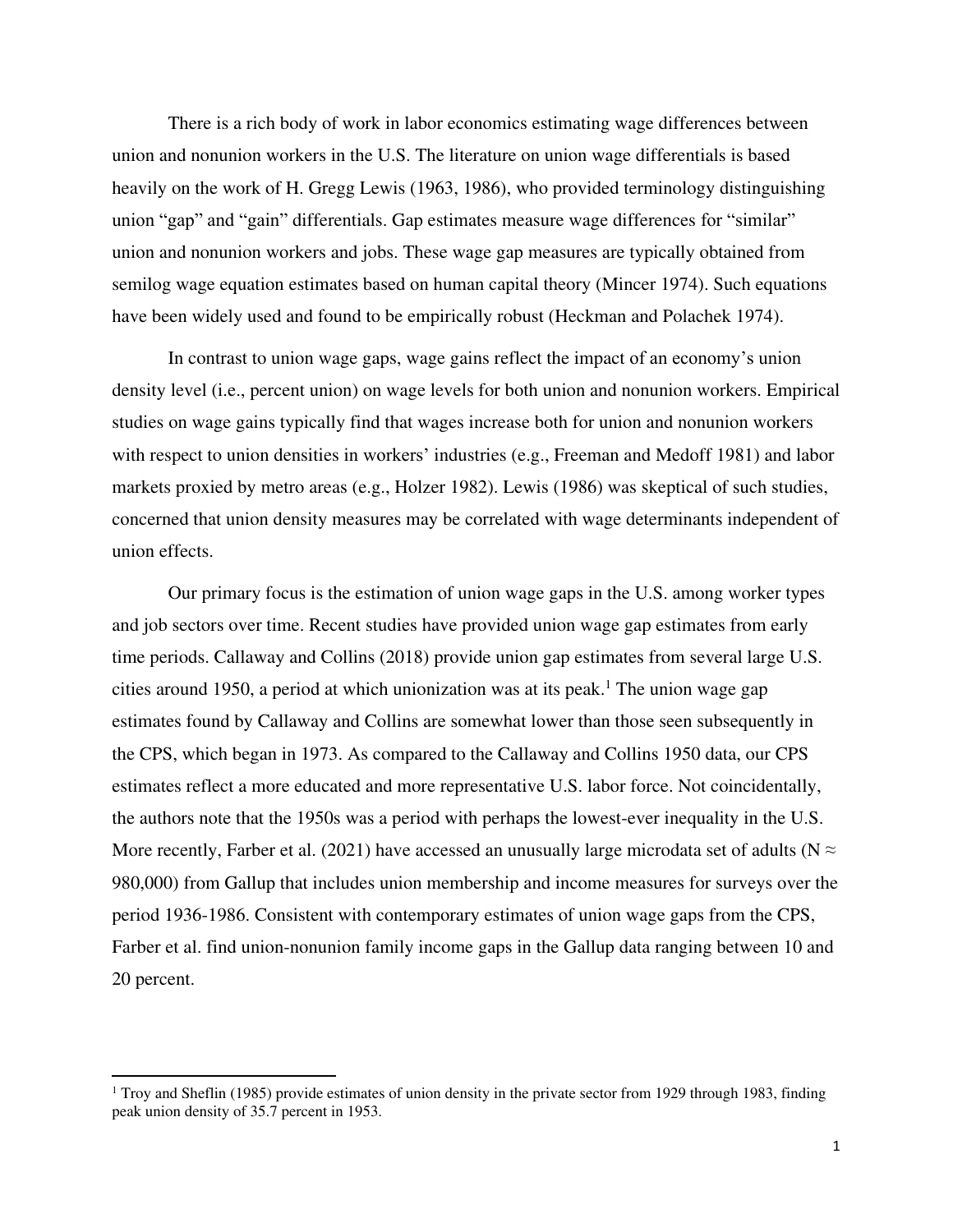Our paper describes an online database, "Union-Nonunion Wages and Gaps at Unionstats.com," which we have created and will maintain. It provides annual estimates of union wages, nonunion wages, and regression-based union wage gaps, derived from the Current Population Surveys (CPS), a joint project of the Bureau of Labor Statistics (BLS) and the Census Bureau. The estimates begin in 1973 and continue through 2020. All measures and estimates will be updated annually.

## **Overview of the** *Unionstats.com* **Website**

Before we describe our union wage gap estimates, we summarize content at the *Unionstats.com* website, introduced in the *ILR Review* (Hirsch and Macpherson, 2003) and posted online continuously since 2003. *Unionstats.com* has constructed historical estimates compiled from the CPS, beginning in 1973, measuring union membership and coverage nationally for all wage  $\&$  salary workers, the overall private sector, construction, manufacturing, and the public sector. Beginning in 1983, changes in the CPS made it feasible for *Unionstats.com*  to provide public-sector union member estimates separately for non-postal federal, postal, state, and local workers. Also beginning in 1983, *Unionstats,com* provides annual measures, of union membership and density for states (and D.C.), with separate estimates for all wage and salary, private, public, construction, and manufacturing workers.<sup>2</sup> The *Unionstats.com* site is updated each year, typically in February or early March.

Our CPS measures compiled for U.S. states are likewise provided for metropolitan statistical areas (MSAs) areas identified in the CPS (i.e., MSAs with populations roughly of at least 100,000). The MSAs included in the CPS change every ten years following updated population tallies from the most recent decennial Census. Given the small annual sample sizes for small and medium-size MSAs, the metro area union estimates are rather noisy.<sup>3</sup>

<sup>&</sup>lt;sup>2</sup> Prior to 1983, the CPS asked the union questions to all wage and salary workers in the May CPS surveys from 1973 through 1981 (union questions were not asked during 1982). Beginning in 1973, we provide annual "historical" tables reporting nationwide union membership and density measures for major sectors of the U.S. labor market (there were no union data for 1982). Beginning in 1983 and continuing through today, the union membership and coverage questions were asked of all CPS wage and salary workers in the outgoing rotation groups 4 and 8 for all 12 months of each year, thus increasing sample sizes and making it possible to provide union member estimates at the state level.

<sup>&</sup>lt;sup>3</sup> Small sample sizes are not the sole problem for MSA union estimates. The Census Bureau structures their sampling locations to be representative at the state and national levels; they do not provide fully representative samples at the MSA level or at other locations below the state level. Metro area delineations can change over time.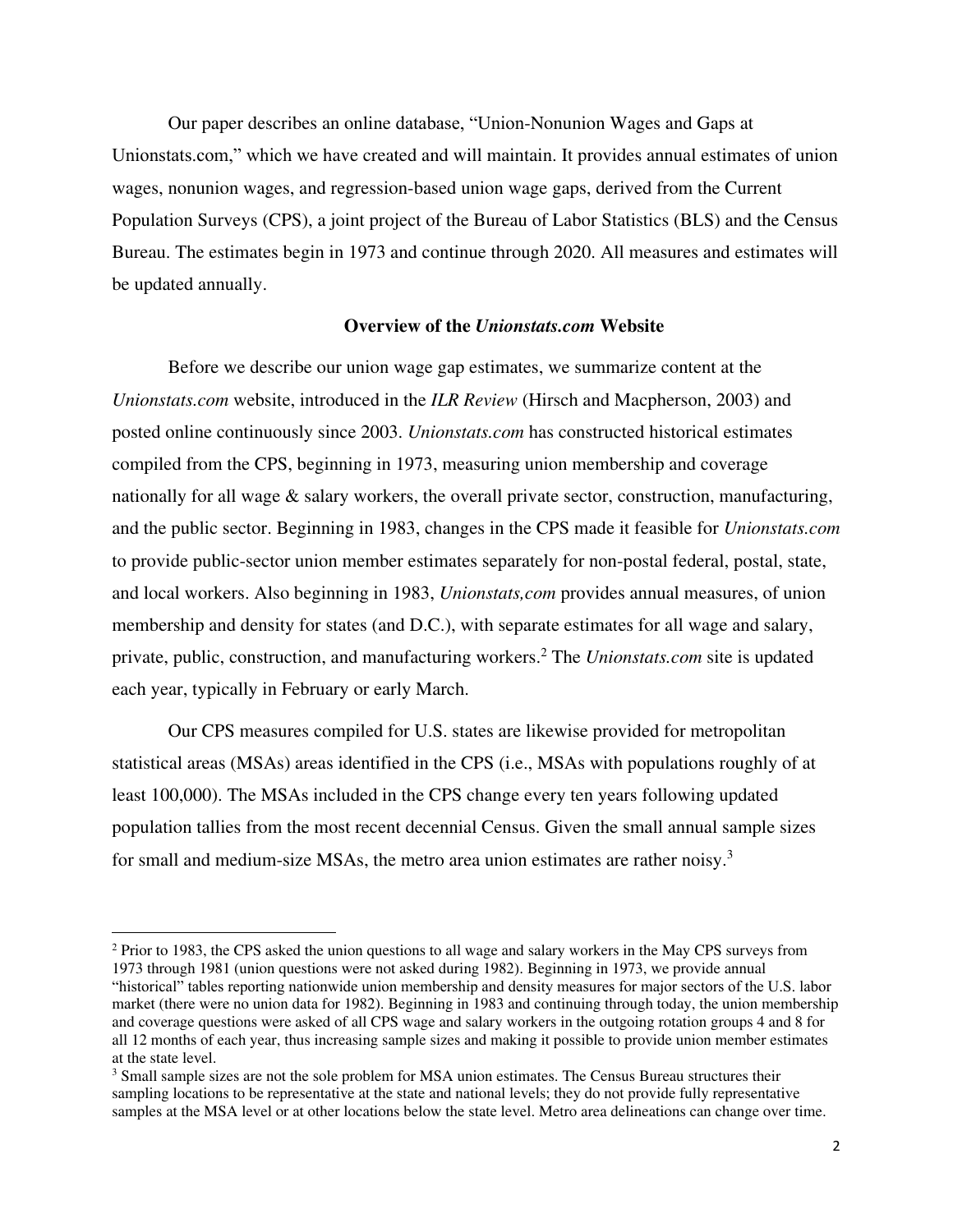*Unionstats.com* also provides annual measures of union membership and density, beginning in 1983, for approximately 260 detailed industries and 500 detailed occupations. The Census codes and definitions for detailed industries and occupations change roughly every ten years. Each decade, a few industries and occupations are dropped or collapsed into other categories. Likewise, a few new industries and occupations are added each decade. Census documentation for detailed industries and occupations is provided at *Unionstats.com*.

## **Measurement Issues of Earnings in the CPS: Topcodes, Nonresponse, and Census Imputations**

Before presenting union wage gap estimates, we describe three measurement issues addressed at *Unionstats.com*: (1) topcoded measures of weekly earnings, which have changed over time;<sup>4</sup> (2) estimation of mean earnings for those above the topcodes, estimated by year, separately for men and women, based on the assumption that the right tail of the earnings distributions follows a Pareto distribution. These estimated Pareto topcodes are provided in Table 1.

The third measurement issue (3) is earnings nonresponse, which has increased over time. Nonresponse creates a substantial bias (attenuation toward zero) of union wage gap estimates (Hirsch and Schumacher 2004). The bias occurs due to the Census Bureau's use of imputed earnings ("allocations" in Census jargon) for individuals who do not report earnings. Nonrespondents are assigned the earnings of respondents "similar" to those not reporting earnings. Union status is not a criterion included in matching earnings from a respondent to a "similar" nonrespondent. There were no earnings imputations before 1979. Beginning in 1979, all wage measures and estimated union wage gaps provided at *Unionstats.com* exclude imputed earnings. This avoids the assigning of nonunion donor earnings to a nonrespondent union worker, which substantively understates both mean union wages and estimates of union wage gaps.<sup>5</sup>

Moreover, neighborhoods sampled by Census within MSAs vary over time, particularly so following updated population information from the decennial Censuses.

<sup>&</sup>lt;sup>4</sup> CPS top-codes for weekly earnings are \$999 in 1973-88; \$1,923 in 1989-97, and \$2,885 since 1998.

<sup>&</sup>lt;sup>5</sup> The last year of CPS union wage gaps provided by Lewis (1986) was for 1979, which unknowingly included imputed earnings and led to a substantial understatement of actual union wage gaps. The previous 1973-78 CPS earnings files had not included earnings nonrespondents (i.e., their earnings were not imputed). The inclusion of earnings nonrespondents with imputed earnings, beginning in 1979, led to a sharp decrease in estimated union wage gaps, as shown and explained subsequently by Hirsch and Schumacher (2004). Lewis was rightly skeptical of the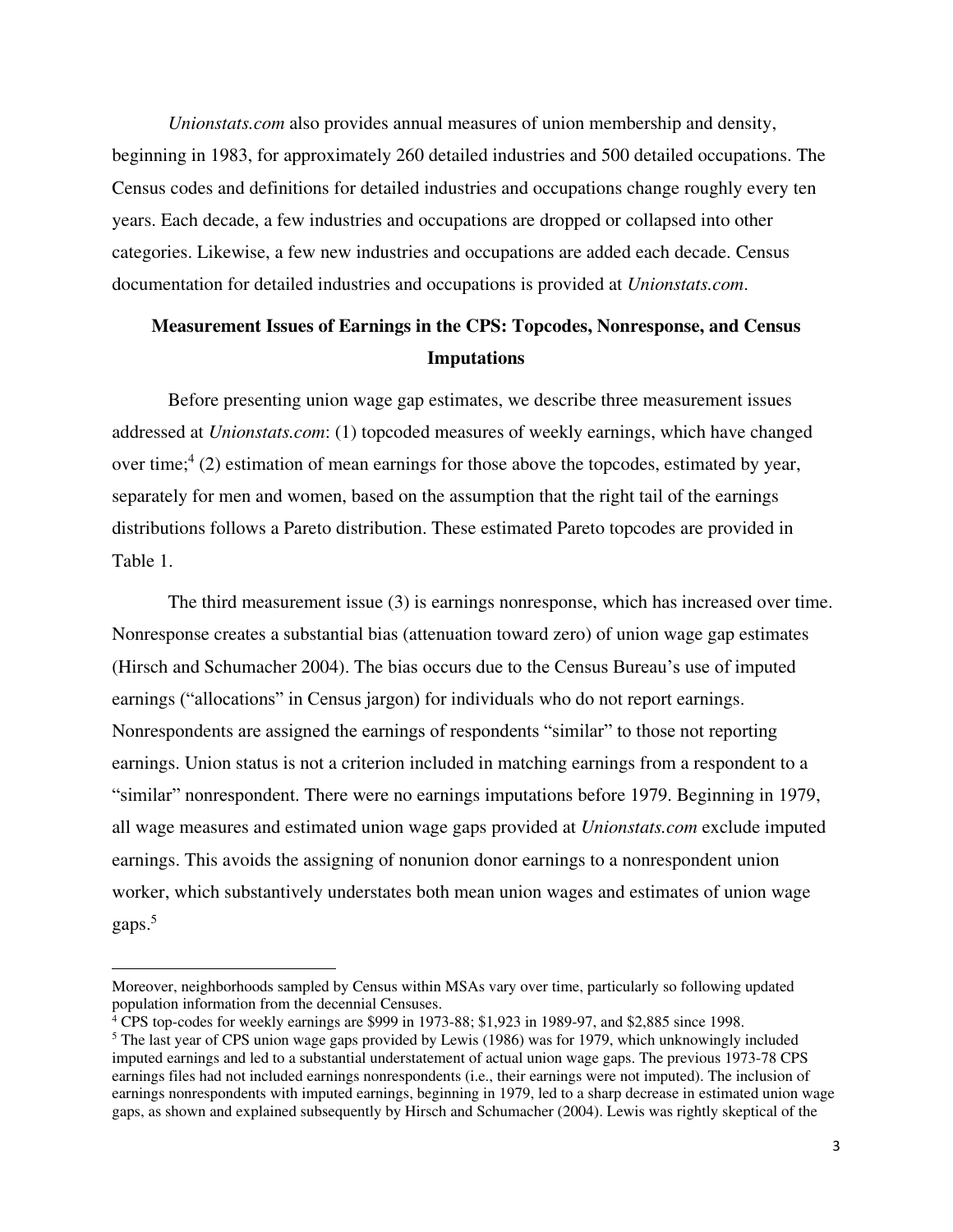#### **Regression-Based Union Wage Gaps**

Union wage gap estimates from the CPS are designated as *Diff* and presented in Table 2, measured by the regression coefficient on the union membership variable (1 if member and 0 otherwise) from a semi-logarithmic wage equation, with controls included for worker/job characteristics. *Diff* represents the estimated log wage differential between union and nonunion workers after accounting for other measurable earnings determinants. Included in the wage equations for all wage and salary workers are the control variables: years of schooling, potential years of experience (proxied by age minus years schooling minus 6) and its square (both interacted with gender), and categorical variables for marital status, race and ethnicity, gender, part-time, large metropolitan area, public sector, region, broad industry, and broad occupation. Controls are omitted, as appropriate, for estimates within sectors or by demographic group (i.e., by class, gender, race, or industry sector). *Diff* represents the approximate proportional differential and can be converted to a percentage differential by 100[exp(*Diff*)-1]. For example, if *Diff* = .100, this translates into a union-nonunion percentage wage differential of 10.5 percent; *Diff* = .250 represents 28.4 percent.

We expect OLS estimates of mean union wage gaps not to be severely biased due to selection. Unionized employers typically provide their workers with a wage premium and compress pay across the ability distribution (Freeman 1980). Given that there is a wage premium and pay compression, it follows that union employers can attract and retain reliable and productive workers in low-skill jobs (the left tail of the distribution). Pay compression in the right tail of the wage distribution can make it difficult for union establishments to attract workers with extremely high skills.

We are confident that union wage gap estimates are not severely biased. Our confidence is reinforced in part by a recent study estimating union wage gaps among displaced workers. Kulkarni and Hirsch (forthcoming) analyze estimates of union gaps based on arguably exogenous job changes following plant closings and other forms of job displacement. These displacements occurred over the years 1991-1993 through 2015-2017 (the biennial Displaced Worker Surveys [DWS] for 1994 through 2018). The DWS estimates of union wage gains and

<sup>1979</sup> union gap estimate and hence downplayed it. Richard Freeman (1986) was also skeptical, given that union wage contracts during this period did not include wage concessions that would have decreased the "true" 1979 union wage gap.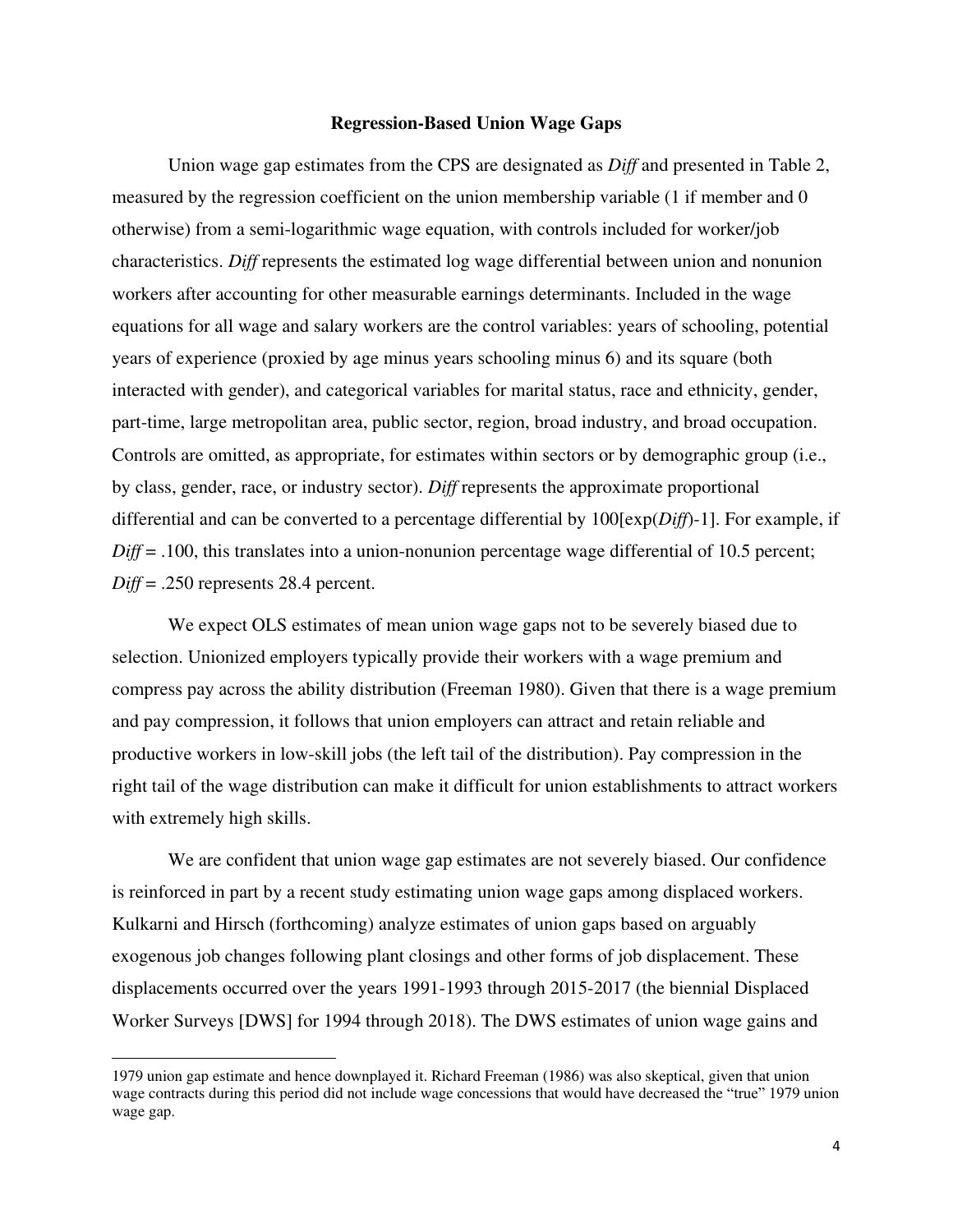losses are roughly 15 percent across these years, with somewhat larger wage losses for displaced workers moving from union to nonunion than the wage gains among those moving from nonunion to union (Kulkarni and Hirsch, forthcoming, Table 2). In addition, union wage gaps based on changes from union to nonunion (U-N) averaged larger losses than were the gains from nonunion to union (N-U). Over the entire period, the average union wage gap estimate was 14 percent (Kulkarni and Hirsch, forthcoming, Table 5). Union gap estimates from the DWS declined gradually over the period 1991-93 to 2015-17, similar to the pattern seen in our CPS estimates. The similarity in union gap estimates at Unionstats.com based on the monthly CPS earnings files, as compared to the biennial DWS, is highly reinsuring given that the DWS estimates are based on exogenous job changes due to plant closings and other job displacements.

## **Union Gap Estimates Over Five Decades: 1973-2020**

Table 2 provides economy-wide annual measures of union wages, nonunion wages, union-nonunion wage ratios (Wu/Wn), and regression-based union wage gap estimates for the years 1973 through 2020, based on the samples of all wage and salary workers economy-wide. The wage gap estimates are provided annually by sector (all wage and salary, private, public, and broad industries), and by demographics (gender, race, ethnicity). The wage gap estimates for 1973-1981 are based on May-only CPS files, with sample sizes that are relatively small, about 38,00 to 48,000 for the 1973-1980 surveys and 12,584 for 1981, which included only a quarter sample (i.e., the outgoing rotation groups). There was no such earnings supplement in May 1982. Beginning in 1983, the CPS made available monthly CPS files, that included the outgoing rotation group (ORG) files. Sample sizes for the annual (January-December) CPS-ORG files were about 150,000 (excluding those with imputed earnings) from 1983 through about 1993.

There were numerous changes in the CPS in 1994, most of which had a minimal impact on our union wage gap estimates. The 1994 and 1995 CPS sample sizes are about 170,000 each, but these include those with imputed earnings because Census failed to identify non-respondents (discussion is below). Hence, we estimate union wage gaps using the full samples in 1994 and 1995 but adjust upward these wage gap estimates based on estimates in the years 1996 and 1997 with and without imputed earners. Issues concerning earnings nonresponse and imputed (allocated) earnings are discussed briefly in the next section.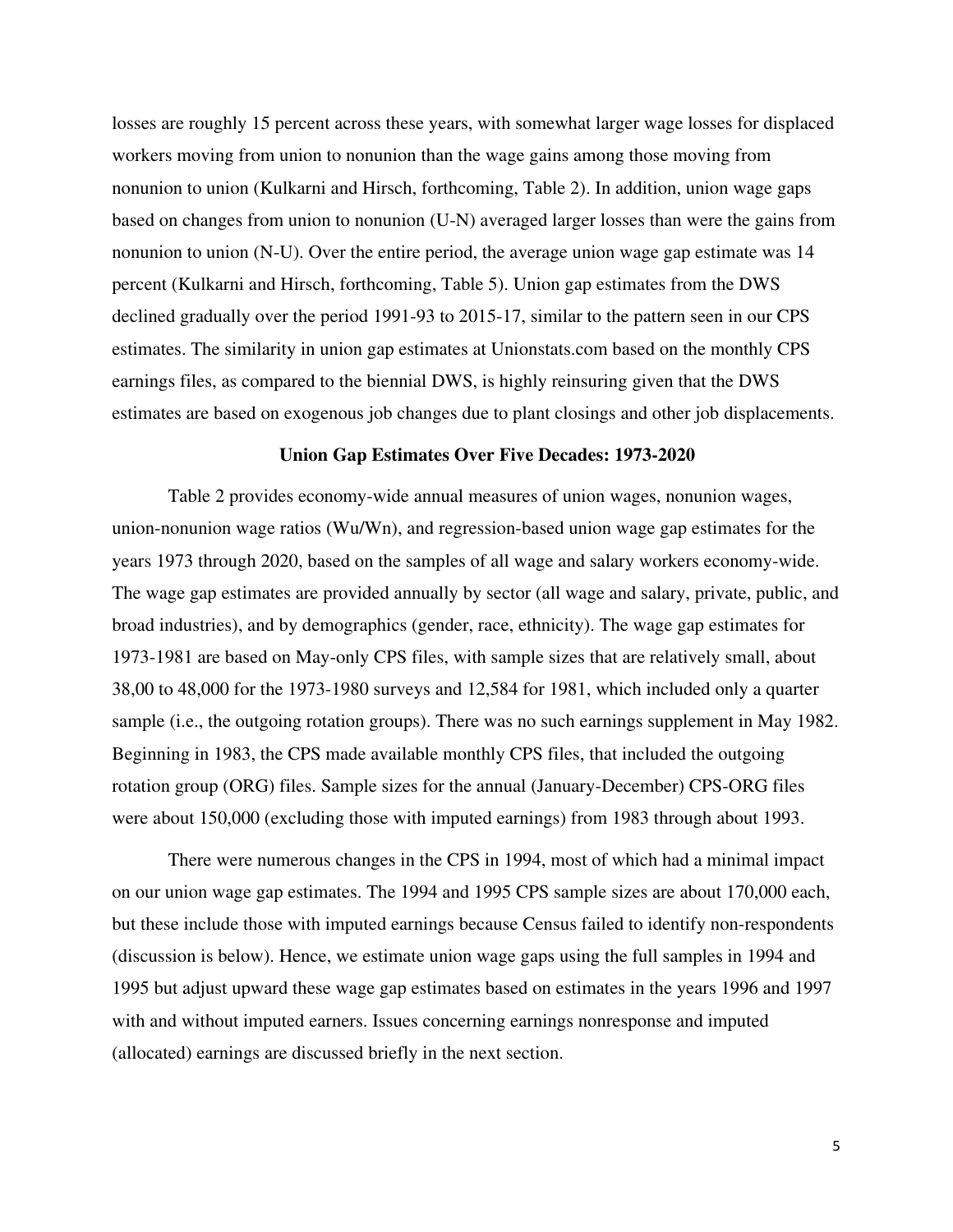For this brief paper, we provide the union wage gap table for all wage and salary workers, for the years 1973-2020, shown as Table 2. Similarly structured tables will be provided online at Unionstats.com. The additional tables will focus on specific sectors – private/public, by broad industry, and demographic groups. Table 3 provides the list of tables at the Unionstats.com website, each shown both in html and Excel.

We briefly summarize union wage gap estimates (*Diff*) provided in Table 1. Details on the data sources and regression specification are provided in the table notes. We observe an inverted U-shape for union wage gap estimates over time, the gap estimates increasing gradually through much of the 1970s and 1980s, holding roughly constant through the 1990s. Union wage gaps economy-wide averaged roughly 20 percent in much of the 1970s, 1980s, and 1990s, but the wage gaps gradually declined in the first two decades of the  $21<sup>st</sup>$  century, coinciding with declining levels of union density.

Roughly one-in-six wage and salary workers are public sector workers (federal, state, or local). That said, roughly half of all union members are currently public sector workers. Beginning in 2009, just over half of all union members were public rather than private-sector workers, reflecting the impact of the Great Recession on private sector employment. A public sector majority of union members ended after 2012 as economy-wide employment growth improved. After 2013, private-sector union members recorded a small majority of all union members. In 2020, however, there were slightly more public-sector than private-sector members. The shift back to a slight majority of public members in 2020 was due to the sharp decline in private sector employment following the Covid-19 pandemic. In contrast, the decline in public sector employment was minimal. We expect to see union membership regain its narrow majority of private-sector workers once employment returns to previous levels, but it had not yet occurred as of the first week of March 2021 (i.e., the most recent publicly available CPS file as we write).

Economy-wide union wage gaps are systematically higher in the private sector than in the public sector (roughly double). Note that collective bargaining law (the NLRA) is federal for private-sector workers, the principal exception being right-to-work laws, which are determined at the state level.<sup>6</sup> For the most part, public-sector collective bargaining for state and local workers is governed by state law. There are separate laws for postal workers (who are highly unionized)

<sup>&</sup>lt;sup>6</sup> As of 2021, 27 states have right-to-work laws, primarily in the South, Midwest, and interior West.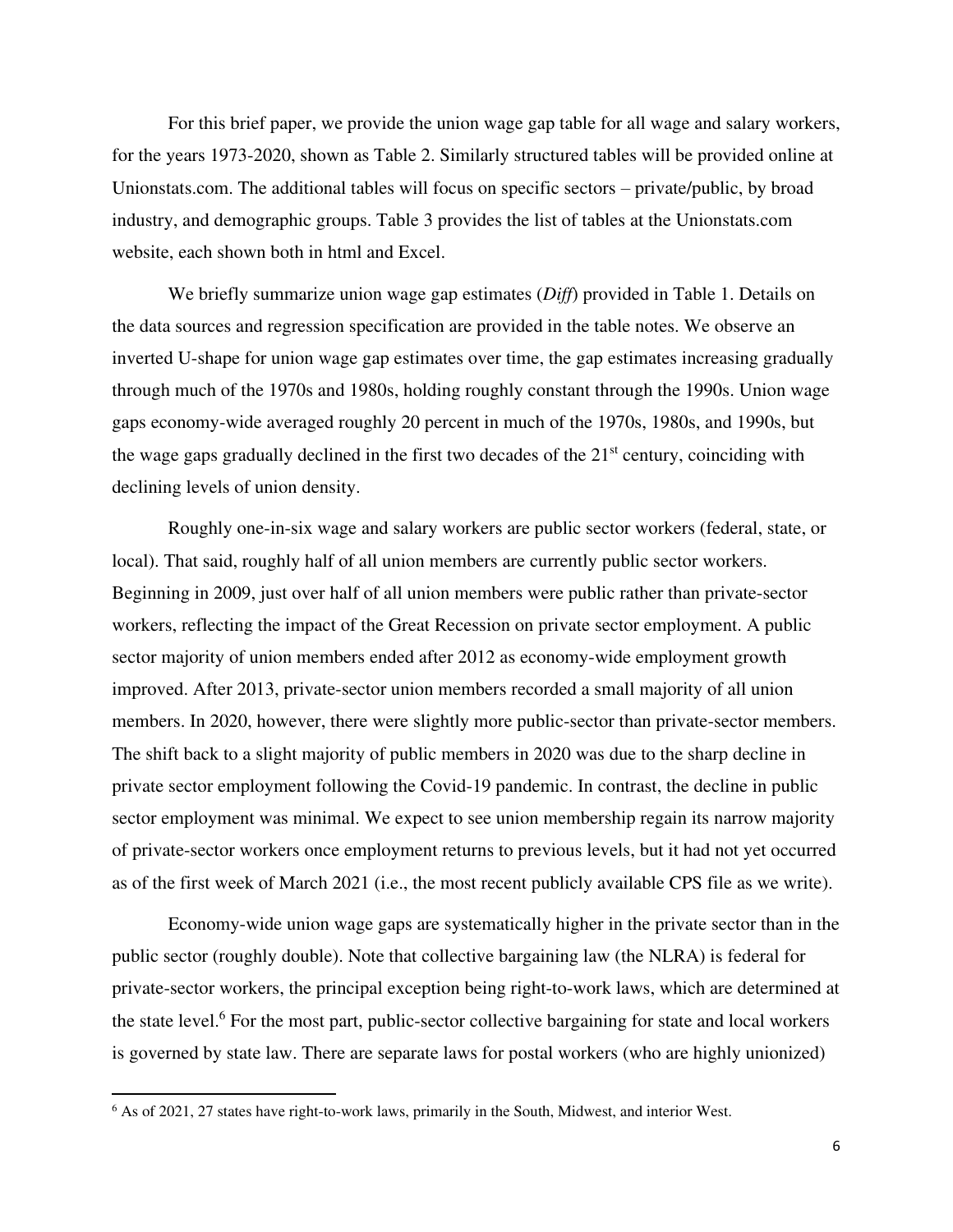and for non-postal federal workers (who have union membership well below that seen for statelevel workers countrywide).

Also provided in our wage tables are the ratios of raw mean hourly earnings of union workers relative to nonunion workers (i.e.,  $W_u/W_n$ ). The lowest ratio during our  $20<sup>th</sup>$  century years (1973-1999) occurred in 1973, a ratio of 1.22, implying a 22 percent raw wage advantage for union to nonunion workers. During the late 1970s through much of the 1980s and 1990s, the wage ratios were roughly 1.3 (a 30 percent wage advantage for union members). We did not see a ratio as low as 1.22 until the twenty-first century (year 2000). By 2020, the wage ratio had fallen to its lowest level on record since 1973, 1.11, implying a raw wage advantage of only 11 percent. This low level is not driven by changes in composition. The year 2020 had the lowest raw union-nonunion wage ratio since (at least) 1973 for private, public, and all wage and salary workers. As we will see subsequently, annual regression-based union wage gaps (i.e., with controls) are also at their lowest in 2020 over a near-50-year period. Regression-based union wage gaps in 2020 were at the lowest levels since 1973 in the Construction, Trade, Services, and Transportation, Communication & Utilities industries. Manufacturing had its lowest union wage gap in 2019 (0.126 log points), with the 2020 wage gap just slightly higher (0.133 log points).

## **Allocated (Imputed) Earnings and Match Bias**

The Census Bureau imputes weekly earnings for those who refuse or are unable to report earnings. Prior to 1979, non-respondents did not have earnings imputed, so there were no earnings provided for non-respondents in the 1973-78 earnings files. Between 1979 and 1993, about 15 percent of workers did not report earnings and had their earnings imputed. Imputation rates increased sharply following CPS revisions in 1994, but they were not identified (designated) until 1996. Earnings nonresponse and Census imputations have continued to increase over time. Census uses a "cell hot deck" imputation procedure, which matches nonrespondents with the earnings of a "donor" who has similar characteristics such as gender and ranges of schooling, occupation, age, and hours worked. Union status, industry, location (state or metro area), as well as many other job and worker attributes, are not used as imputation match criteria. The imputation method and specific match attributes (gender, education ranges, age ranges, etc.) are shown in Bollinger and Hirsch (2006, Table 1).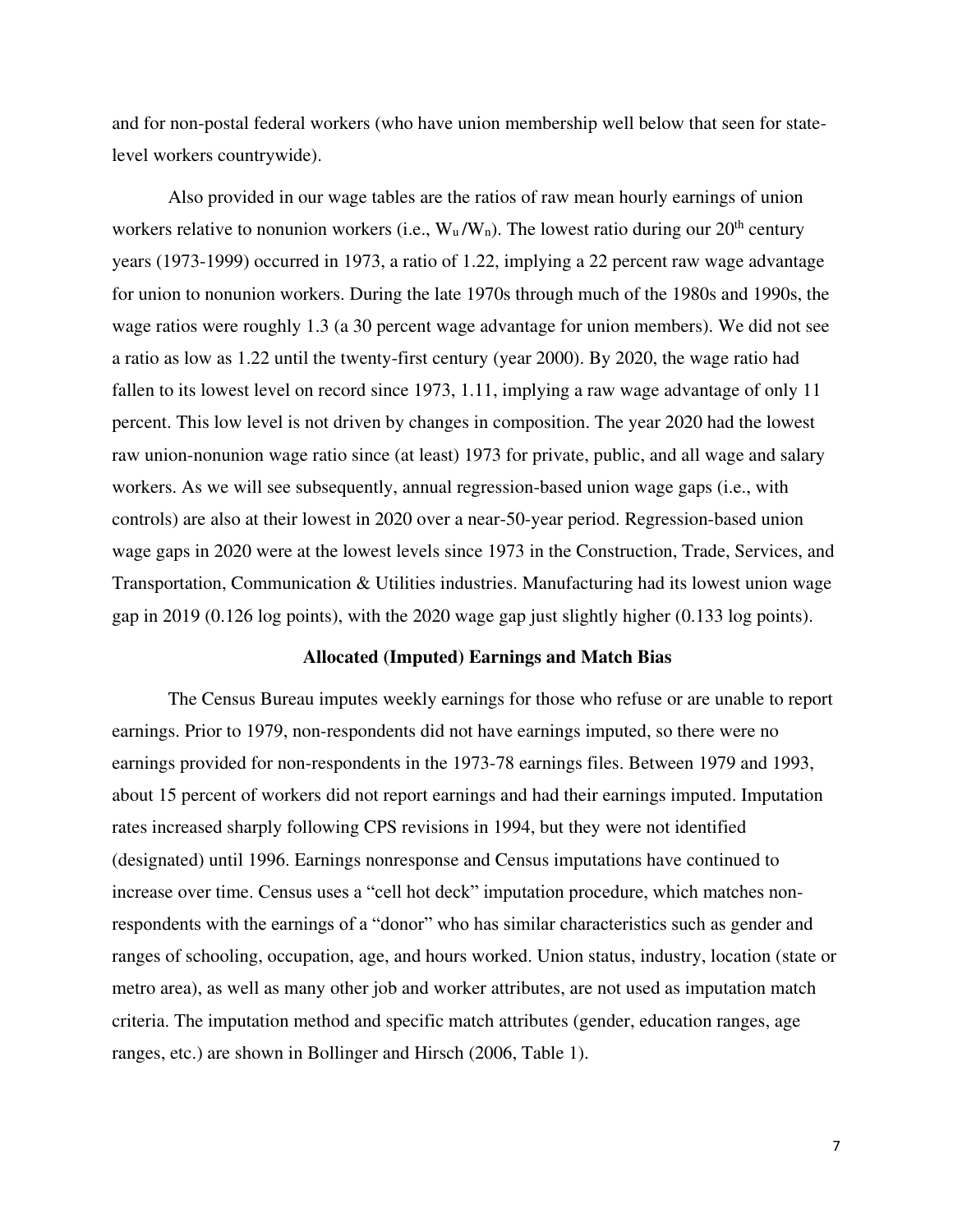Currently, roughly a third of the individuals who are included in the CPS and asked the question on usual weekly earnings (i.e., the quarter sample who are in the outgoing rotation groups 4 and 8) either refuse to provide earnings information or state that they cannot do so. Imputed earnings are a good predictor of actual earnings for the overall labor force, but a poor predictor for workers who are grouped by non-match characteristics such as union status and industry. Because most union workers who do not report earnings are matched to (i.e., assigned) the earnings of nonunion workers, and some nonunion workers the earnings of union members, earnings imputation causes a substantial downward bias in union earnings and a small upward bias in nonunion earnings. Estimated union-nonunion wage gaps (*Diff*) and wage ratios (*Wu/Wn*) are severely biased downward using the full sample of workers (bias is about 25% of the true value). In 1994 and most of 1995, imputed earners cannot be identified in the CPS. In all our wage tables, we adjust earnings in 1994 and 1995 to account for the bias from imputation, based on the bias found during 1996-97. For details on "match bias" due to earnings imputation, see Hirsch and Schumacher (2004) and Bollinger and Hirsch (2006).<sup>78</sup>

## **Topcodes and Pareto Estimates of Mean Earnings above the Cap**

We address the problem of top codes by estimating mean earnings above the cap, which then enables us to calculate more accurate measures of mean weekly and hourly earnings. Topcodes for weekly earnings were \$999 during 1973-1988; \$1,923 during 1989-1997; and \$2,885 since 1998. We estimate the mean of the open-ended category of weekly earnings by assuming that its upper tail follows a Pareto distribution. Letting Y represent earnings, with A and  $\alpha$  being constants, the Pareto law states that the number of people with incomes greater than or equal to Y is given by  $AY^{\alpha}$ . The Pareto distribution implies that the mean income for those in the range Y and above (i.e., at or above the earnings cap) is equal to  $\left[\alpha/(\alpha-1)\right]$ Y. Hence an estimated  $\alpha$  of 2 implies that mean earnings above the cap is 2.0 times the cap amount (e.g., \$5,770 for a \$2,885 cap). Parameters of the Pareto distribution are estimated separately by

<sup>&</sup>lt;sup>7</sup> Bollinger et al. (2019) examine internal data from the Census Bureau linking CPS wage and salary workers in the March supplement (ASEC) with matched IRS tax data. The authors conclude there is "trouble in the tails." Nonresponse for annual earnings in the CPS is most likely among those with very low and extremely high IRS earnings. Union members are rarely in the far left or right tails of the earnings distribution.

<sup>&</sup>lt;sup>8</sup> Working in the opposite direction of "match bias" is the misreporting (misclassification) of union membership status, which tends to understate union wage gap estimates (Farber and Western 2002). The degree of union status misreporting in the CPS is unknown.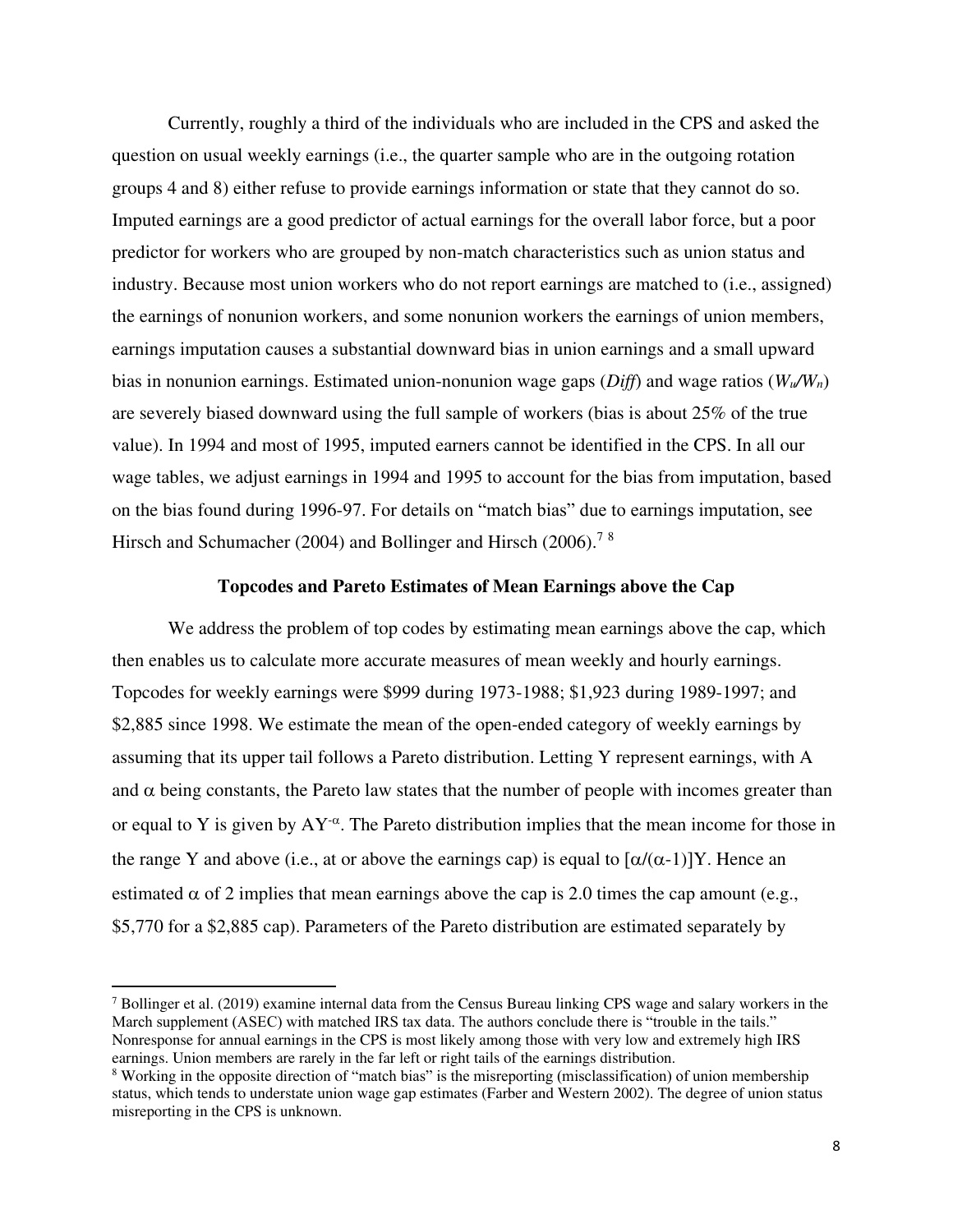gender and year, based on workers above the median. To calculate earnings figures for 1986-88, we take advantage of the information the CPS provided in an "unedited" earnings field with reported earnings above the top code of \$999 up to a value of \$1,923 (the cap that begins in 1989).

In Table 1, we provide the nominal dollar earnings assigned to women and men at the cap for the years 1973-2020. The table also provides the annual consumer price index (CPI-U) for 1973-2020, which enables users to convert nominal current dollar earnings (1973-2020) into 2020 (or other year) constant dollars. Weekly earnings in the public use CPS-ORG files are "top coded" or "capped" at a maximum value, \$999 per week for the years 1973 through 1988, \$1,923 for 1989 through 1997 (about \$100,000 in annual earnings), and \$2,885 beginning in 1998 (\$150,000 annually). Our tables on historic earnings include a measure, *%Top*, which reports the percentage of workers with earnings at the cap. Topcoding is a particular concern prior to 1989 (the year 1988 has the most earners at the cap) and for high paid occupations. Absent an adjustment for earners at the cap, calculated mean earnings would understate the true mean. One way to avoid this problem is to present median rather than mean earnings, as is done by BLS. While this avoids the problem of an earning cap, median earnings can diverge considerably from mean earnings, being considerably lower in the typical case where the earnings distribution is skewed to the right.

## **Final Comment**

Since 2003, Unionstats,com has provided on-going current and historical measures of union membership and coverage in the U.S., compiled from microdata from the Current Population Surveys (CPS) beginning in 1973. As described in this paper, union wage gaps from the CPS have been estimated annually, beginning in 1973 and currently available through 2020 at Unionstats.com. The estimates are provided economy-wide by demographics and sectors (private/public and broad industries). Our union wage gap and top-code estimates are provided at Unionstats.com and are updated annually.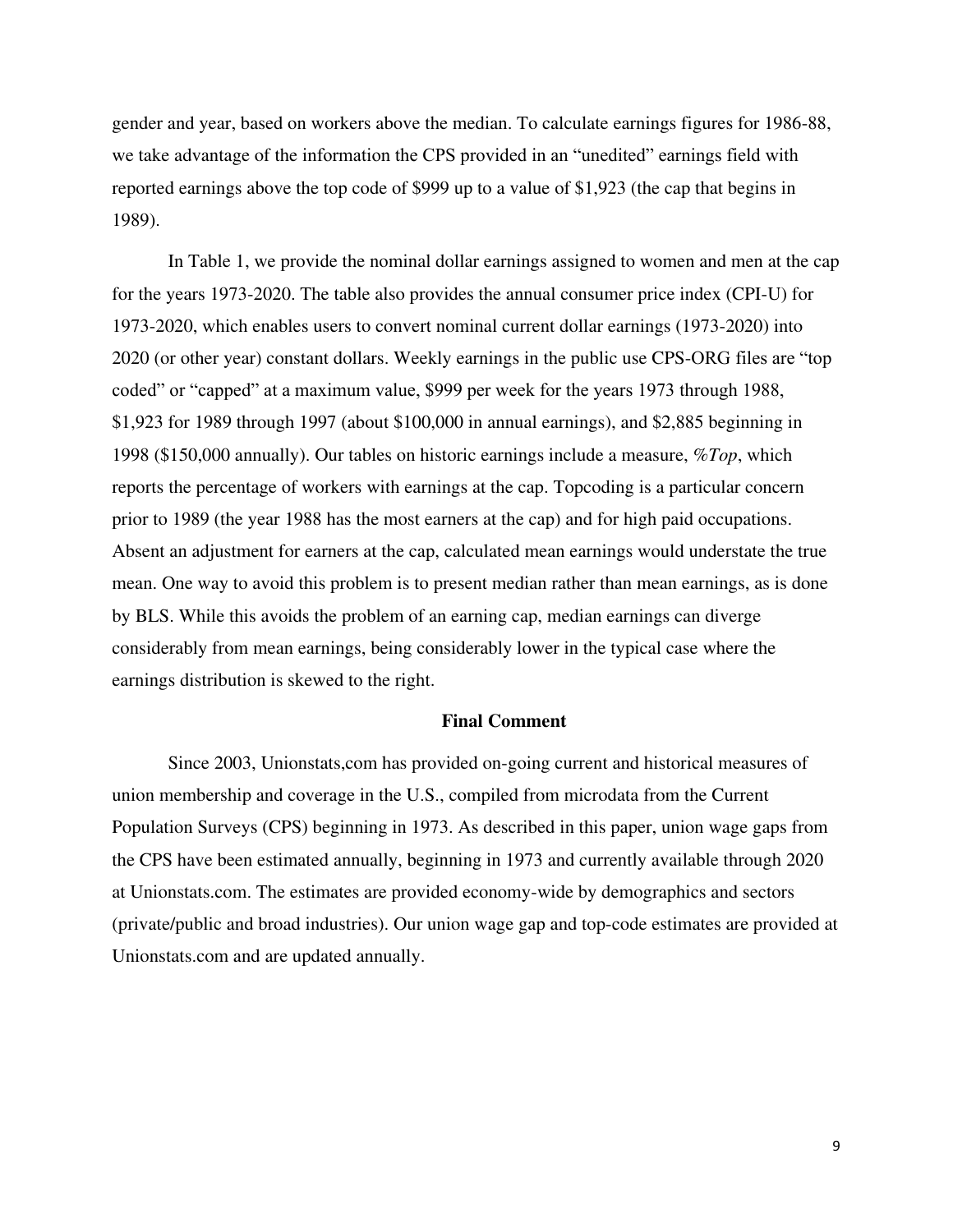## **References**

- Bollinger, Christopher R. and Barry T. Hirsch. 2006. Match Bias from Earnings Imputation in the Current Population Survey: The Case of Imperfect Matching. *Journal of Labor Economics*, Vol. 24, No. 3, July, 483-519.
- Bollinger, Christopher R., Barry T. Hirsch, Charles M. Hokayem, and James P. Ziliak. 2019. Trouble in the Tails? What We Know about Earning Nonresponse Thirty Years after Lillard, Smith, and Welch. *Journal of Political Economy*, Vol. 127, No. 5, October, 2143-2185.
- Callaway, Brantley and William J. Collins. 2018. Unions, Workers, and Wages at the Peak of the American Labor Movement. *Explorations in Economic History* 68: 95-118.
- Farber, Henry S., Daniel Herbst, Ilyana Kuziemko, and Suresh Naidu. 2021. Unions and Inequality Over the Twentieth Century: New Evidence from Survey Data. *Quarterly Journal of Economics*, published online, April 2021, at [https://doi.org/10.1093/qje/qjab012,](https://doi.org/10.1093/qje/qjab012)
- Farber, Henry S and Bruce Western. 2002. Accounting for the Decline of Unions in the Private Sector, 1973-1988. In James T. Bennett and Bruce E. Kaufman, eds. *The Future of Private Sector Unionism in the United States*. Armonk, NY: M.E. Sharpe, 28-58.
- Freeman, Richard B. 1980. Unionism and the Dispersion of Wages. *Industrial and Labor Relations Review* 34(1), 3-23.
- \_\_\_\_\_\_\_\_\_.1986. In Search of Union Wage Concessions in Standard Data Sets. *Industrial Relations* 25 (Spring): 131–45.
- Freeman, Richard B. and James L. Medoff. 1981. The Impact of the Percent Organized on Union and Nonunion Wages. *Review of Economics and Statistics* 63(4): 561-72.
- Heckman, James and Solomon Polachek. 1974. Empirical Evidence on the Functional Form of the Earnings-Schooling Relationship. *Journal of the American Statistical Association*, June 1974, 69 (346): 350-54
- Hirsch, Barry T. and David A. Macpherson. 2003. Union Membership and Coverage Database from the Current Population Survey: Note. *Industrial and Labor Relations Review* 56(2): 349- 54 (updated annually at Unionstats.com).
- Hirsch, Barry T. and David A. Macpherson. 2019. *Union Membership and Earnings Data Book: 2019 Edition*. Arlington VA: Bloomberg Law (published annually from 1993 through 2019).
- Hirsch, Barry T. and Edward J. Schumacher. 2004. Match Bias in Wage Gap Estimates Due to Earnings Imputation. *Journal of Labor Economics*, Vol. 22, No. 3 (July), pp. 689-722.
- Holzer, Harry J. 1982. Unions and the Labor Market Status of White and Minority Youth. *Industrial and Labor Relations Review* 35(3) April, 392-405.
- Kulkarni, Abhir and Barry T. Hirsch. Forthcoming. Revisiting Union Wage and Job Loss Effects Using the Displaced Worker Surveys. *ILR Review*,<https://doi.org/10.1177/0019793920912728>
- Jarrell, Stephen B. and T.D. Stanley. 1990. A Meta-Analysis of the Union-Nonunion Wage Gap. *Industrial and Labor Relations Review* 44(1): 54-67.
- Lewis, H. Gregg. 1963. *Unionism and Relative Wages in the United States: An Empirical Inquiry*. Chicago: University of Chicago Press, 1963.
- \_\_\_\_\_\_\_\_\_. 1986. *Union Relative Wage Effects: A Survey*. Chicago: University of Chicago Press. Mincer, Jacob. 1974. *Schooling, Experience, and Earnings*. New York: NBER.
- Troy, Leo and Neil Sheflin. 1985. *U.S. Union Sourcebook: Membership, Finances, Structure, Directory*. West Orange, N.J: Industrial Relations Data Information Services.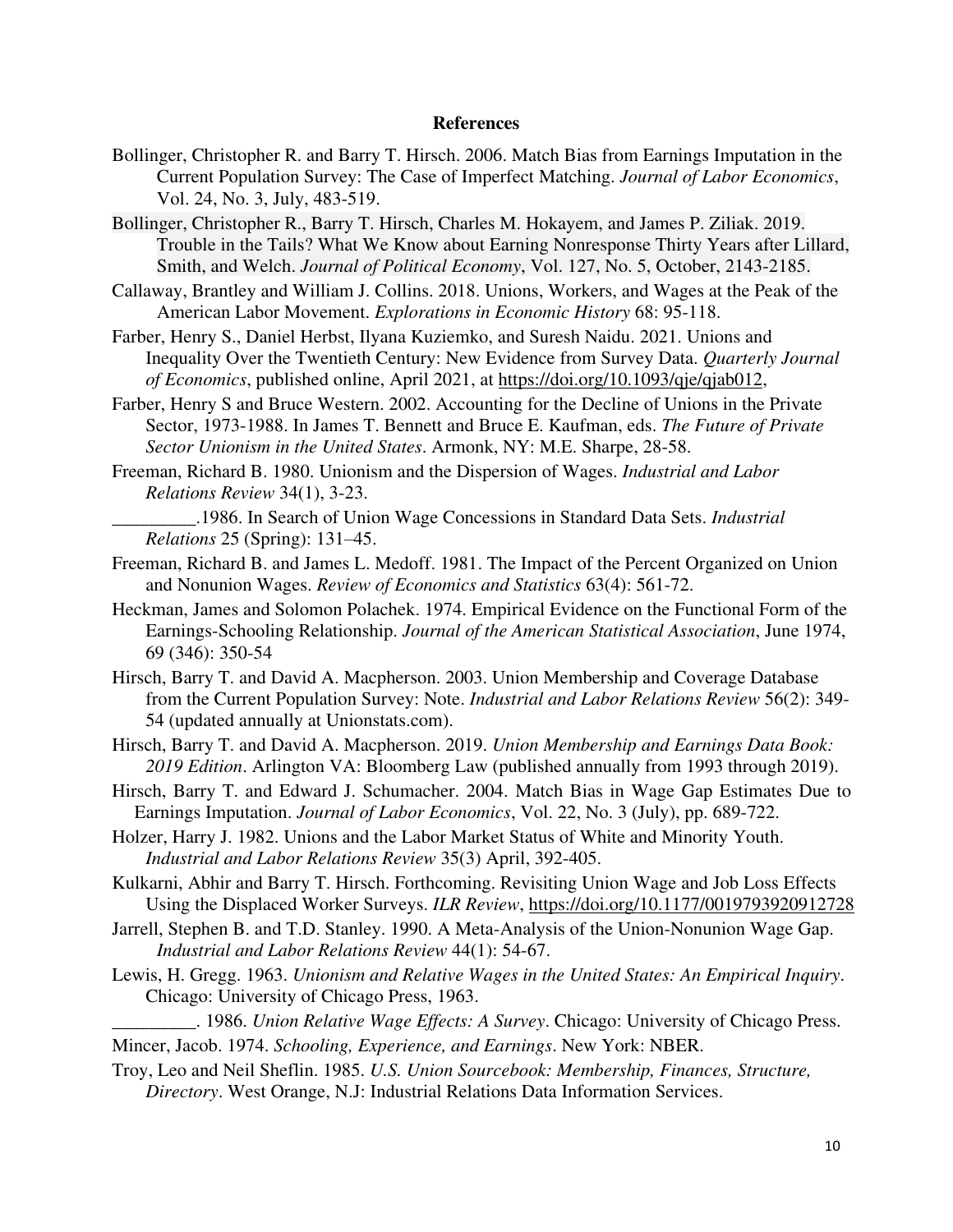| Year | CPI-U | Female  | Male    | Year | CPI-U   | Female  | Male    |
|------|-------|---------|---------|------|---------|---------|---------|
| 1973 | 47.2  | \$1,379 | \$1,404 | 1997 | 160.5   | \$3,020 | \$3,249 |
| 1974 | 51.9  | 1,347   | 1,415   | 1998 | 163.0   | 4,462   | 4,772   |
| 1975 | 56.2  | 1,368   | 1,447   | 1999 | 166.6   | 4,455   | 4,827   |
| 1976 | 59.4  | 1,367   | 1,434   | 2000 | 172.2   | 4,521   | 4,902   |
| 1977 | 63.2  | 1,368   | 1.446   | 2001 | 177.1   | 4.569   | 4,992   |
| 1978 | 67.5  | 1,378   | 1,444   | 2002 | 179.9   | 4,577   | 5,033   |
| 1979 | 74.0  | 1,359   | 1,427   | 2003 | 184.0   | 4,580   | 5,065   |
| 1980 | 82.3  | 1,350   | 1,434   | 2004 | 188.9   | 4,614   | 5,166   |
| 1981 | 90.1  | 1,357   | 1,466   | 2005 | 195.3   | 4,669   | 5,211   |
| 1982 | 95.6  | 1,376   | 1,501   | 2006 | 201.6   | 4,764   | 5,267   |
| 1983 | 99.6  | 1,395   | 1,545   | 2007 | 207.342 | 4,780   | 5,259   |
| 1984 | 103.9 | 1,432   | 1,591   | 2008 | 215.303 | 4,834   | 5,409   |
| 1985 | 107.6 | 1,448   | 1,610   | 2009 | 214.537 | 4,902   | 5,501   |
| 1986 | 109.6 | 1,452   | 1,645   | 2010 | 218.056 | 4,959   | 5,642   |
| 1987 | 113.6 | 1,483   | 1,691   | 2011 | 224.939 | 5,000   | 5,682   |
| 1988 | 118.3 | 1,506   | 1,766   | 2012 | 229.594 | 5,115   | 5,742   |
| 1989 | 124.0 | 2,738   | 2,993   | 2013 | 232.957 | 5,183   | 5,897   |
| 1990 | 130.7 | 2,785   | 3,050   | 2014 | 236.736 | 5,211   | 5,940   |
| 1991 | 136.2 | 2,816   | 3,104   | 2015 | 237.017 | 5,429   | 6,104   |
| 1992 | 140.3 | 2,867   | 3,109   | 2016 | 240.007 | 5,381   | 6,235   |
| 1993 | 144.5 | 2,876   | 3,145   | 2017 | 245.120 | 5,451   | 6,148   |
| 1994 | 148.2 | 2,951   | 3,197   | 2018 | 251.107 | 5,551   | 6,264   |
| 1995 | 152.4 | 2,953   | 3,221   | 2019 | 255.657 | 5,560   | 6,349   |
| 1996 | 156.9 | 2,963   | 3,223   | 2020 | 258.811 | 5,593   | 6,540   |

**Table 1: Annual CPI and Assigned Pareto Distribution Nominal Mean Weekly Earnings Above the Cap, by Gender and Year** 

CPI-U is the annual Consumer Price Index–All Urban Consumers (Current Series, not seasonally adjusted), with 1982-84=100. Beginning in 2007, BLS reported CPI values with 3 decimal places. The assigned means above the earnings cap are in current year dollars and based on the assumption that earnings above the median follow a Pareto distribution. Parameters of the Pareto distribution are estimated from the CPS, separately by gender and year (see text). Individuals with imputed earnings are excluded from calculations. Weekly earnings are top coded at \$999 during 1973-88, at \$1,923 during 1989-97, and at \$2,885 beginning in 1998.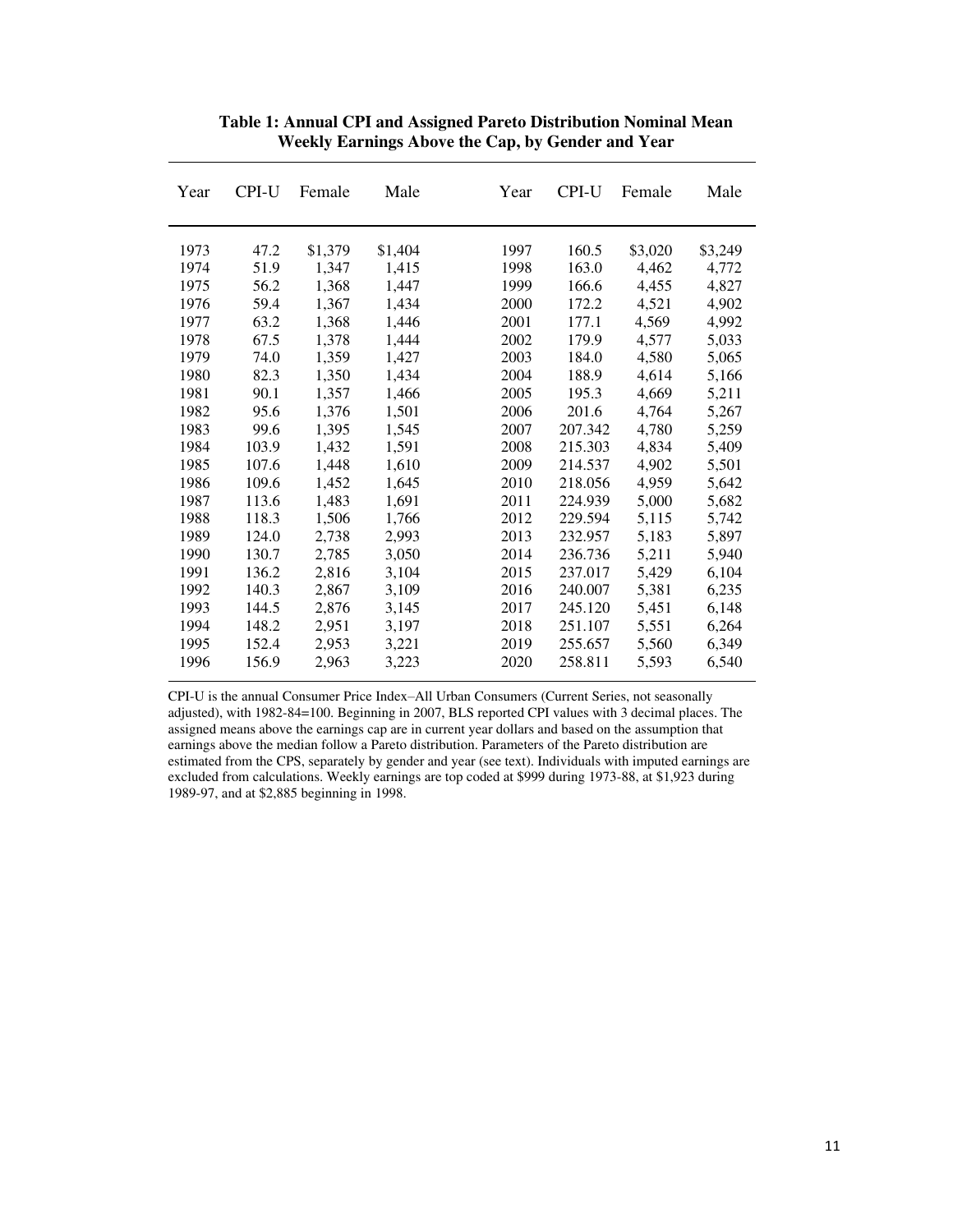| Year | Sample                       | W                        | At Cap         | $W_{u}$ | $W_n$ | $W_u/W_n$                | Gap            | Year | Sample  | W     | At Cap | $W_{u}$ | $W_n$ | $W_u/W_n$ | Gap   |
|------|------------------------------|--------------------------|----------------|---------|-------|--------------------------|----------------|------|---------|-------|--------|---------|-------|-----------|-------|
|      | All Wage and Salary Workers: |                          |                |         |       |                          |                |      |         |       |        |         |       |           |       |
| 1973 | 40,081                       | 4.06                     | 0.1            | 24.96   | 20.52 | 1.22                     | 0.164          | 1997 | 120,073 | 13.59 | 1.7    | 26.29   | 20.42 | 1.29      | 0.191 |
| 1974 | 38,242                       | 4.36                     | 0.1            | 24.74   | 19.93 | 1.24                     | 0.168          | 1998 | 119,405 | 14.10 | 0.6    | 26.53   | 20.94 | 1.27      | 0.190 |
| 1975 | 38,076                       | 4.72                     | 0.2            | 24.61   | 20.05 | 1.23                     | 0.177          | 1999 | 114,899 | 14.88 | 0.7    | 27.16   | 21.65 | 1.25      | 0.184 |
| 1976 | 38,136                       | 5.02                     | 0.2            | 25.10   | 20.09 | 1.25                     | 0.187          | 2000 | 112,600 | 15.56 | 0.9    | 26.83   | 22.03 | 1.22      | 0.172 |
| 1977 | 46,911                       | 5.31                     | 0.3            | 25.75   | 19.61 | 1.31                     | 0.204          | 2001 | 117,990 | 16.42 | 1.0    | 27.29   | 22.64 | 1.21      | 0.170 |
| 1978 | 44,849                       | 5.63                     | 0.3            | 25.41   | 19.59 | 1.30                     | 0.193          | 2002 | 127,699 | 16.93 | 1.1    | 27.80   | 22.97 | 1.21      | 0.163 |
| 1979 | 40,137                       | 6.16                     | 0.5            | 24.87   | 19.55 | 1.27                     | 0.164          | 2003 | 122,520 | 17.36 | 1.2    | 28.01   | 23.02 | 1.22      | 0.169 |
| 1980 | 48,298                       | 6.68                     | 0.6            | 24.20   | 19.15 | 1.26                     | 0.166          | 2004 | 121,096 | 17.81 | 1.3    | 28.29   | 22.99 | 1.23      | 0.160 |
| 1981 | 12,584                       | 6.99                     | 0.8            | 23.91   | 18.24 | 1.31                     | 0.169          | 2005 | 123,218 | 18.35 | 1.5    | 27.90   | 22.96 | 1.22      | 0.160 |
| 1982 | $\overline{\phantom{a}}$     | $\overline{\phantom{a}}$ | $\overline{a}$ | $-$     | $-$   | $\overline{\phantom{a}}$ | $\overline{a}$ | 2006 | 122,705 | 18.97 | 1.6    | 27.88   | 23.01 | 1.21      | 0.157 |
| 1983 | 149,792                      | 8.08                     | 1.7            | 24.99   | 19.23 | 1.30                     | 0.196          | 2007 | 123,048 | 19.54 | 1.8    | 27.90   | 23.05 | 1.21      | 0.158 |
| 1984 | 151,034                      | 8.48                     | 2.2            | 25.12   | 19.42 | 1.29                     | 0.203          | 2008 | 121,601 | 20.45 | 2.1    | 27.78   | 23.27 | 1.19      | 0.153 |
| 1985 | 154,410                      | 8.92                     | 2.6            | 25.42   | 19.81 | 1.28                     | 0.198          | 2009 | 118,577 | 20.79 | 2.2    | 28.47   | 23.72 | 1.20      | 0.144 |
| 1986 | 159,875                      | 9.13                     | 3.1            | 25.75   | 19.89 | 1.29                     | 0.195          | 2010 | 112,416 | 20.97 | 2.4    | 28.68   | 23.50 | 1.22      | 0.149 |
| 1987 | 155,935                      | 9.46                     | 3.6            | 25.72   | 19.90 | 1.29                     | 0.195          | 2011 | 109,734 | 21.32 | 2.5    | 28.27   | 23.17 | 1.22      | 0.150 |
| 1988 | 148,040                      | 9.87                     | 4.4            | 25.86   | 19.95 | 1.30                     | 0.190          | 2012 | 111,043 | 21.80 | 2.7    | 28.12   | 23.26 | 1.21      | 0.151 |
| 1989 | 150,001                      | 10.43                    | 0.5            | 26.07   | 20.13 | 1.30                     | 0.193          | 2013 | 107,591 | 22.20 | 3.0    | 28.14   | 23.37 | 1.20      | 0.150 |
| 1990 | 156,838                      | 10.97                    | 0.7            | 25.91   | 20.16 | 1.29                     | 0.190          | 2014 | 106,178 | 22.69 | 3.1    | 28.08   | 23.53 | 1.19      | 0.150 |
| 1991 | 151,769                      | 11.39                    | 0.8            | 25.59   | 20.13 | 1.27                     | 0.182          | 2015 | 101,734 | 23.51 | 3.6    | 28.85   | 24.38 | 1.18      | 0.138 |
| 1992 | 149,446                      | 11.74                    | 0.9            | 25.66   | 20.13 | 1.27                     | 0.183          | 2016 | 103,194 | 24.30 | 3.9    | 29.25   | 24.93 | 1.17      | 0.145 |
| 1993 | 145,431                      | 12.10                    | 1.0            | 25.82   | 20.12 | 1.28                     | 0.195          | 2017 | 101,982 | 25.04 | 4.1    | 29.60   | 25.14 | 1.18      | 0.143 |
| 1994 | 169,884*                     | 12.51                    | 1.2            | 25.64   | 20.38 | 1.26                     | 0.206          | 2018 | 98,929  | 26.03 | 4.7    | 29.58   | 25.58 | 1.16      | 0.142 |
| 1995 | $169,415$ <sup>*</sup>       | 12.78                    | 1.3            | 25.42   | 20.29 | 1.25                     | 0.198          | 2019 | 95.229  | 27.05 | 5.1    | 30.65   | 26.61 | 1.15      | 0.127 |
| 1996 | 117,965                      | 13.10                    | 1.4            | 25.97   | 20.12 | 1.29                     | 0.193          | 2020 | 85,517  | 29.11 | 6.0    | 31.92   | 28.74 | 1.11      | 0.112 |

## **Table 2: Union Wages, Nonunion Wages, and Regression-Based Union Wage Gaps, All Wage & Salary Workers, 1973-2020**

Data sources: For the years 1973-81 the May Current Population Survey (CPS). For the years 1983-2018 the CPS Outgoing Rotation Group (ORG) Earnings Files. There were no union questions in the 1982 CPS. Sample includes wage and salary workers, ages 16 and over, with non-missing earnings and hours worked information (for this reason, sample sizes here are lower than in Tables 1-3). Variable definitions are: Sample=CPS sample size, W=mean hourly earnings in 2018 dollars (see p. 5 of text), W<sub>u</sub>=mean wage among union members, W<sub>n</sub>=mean wage among nonunion workers, W<sub>u</sub>/W<sub>n</sub>=the ratio of mean union to nonunion wages, %Top=percent of workers with weekly earnings at the top code of \$999 through 1988, \$1,923 in 1989-97, and \$2,885 beginning in 1998, with individuals assigned mean earnings above the cap based on annual estimates of the genderspecific Pareto distribution (see p. 6), and the Gap is the logarithmic union-nonunion wage differential (approximately a proportional difference), following adjustment for worker and labor market characteristics (see p. 6). Workers who do not report earnings but instead have them imputed (i.e., assigned) by the Census are removed from the estimation samples in all years, except 1994 and 1995 when imputed earners cannot be identified. Inclusion of imputed earners, as in published BLS reports and in earlier editions of the *Data Book*, causes union wages to be understated, nonunion wages overstated, and union-nonunion wage differences understated. The "\*" for 1994-95 designates the sample sizes including imputed earners; estimates in those years have been adjusted to remove the bias from imputation (see text).